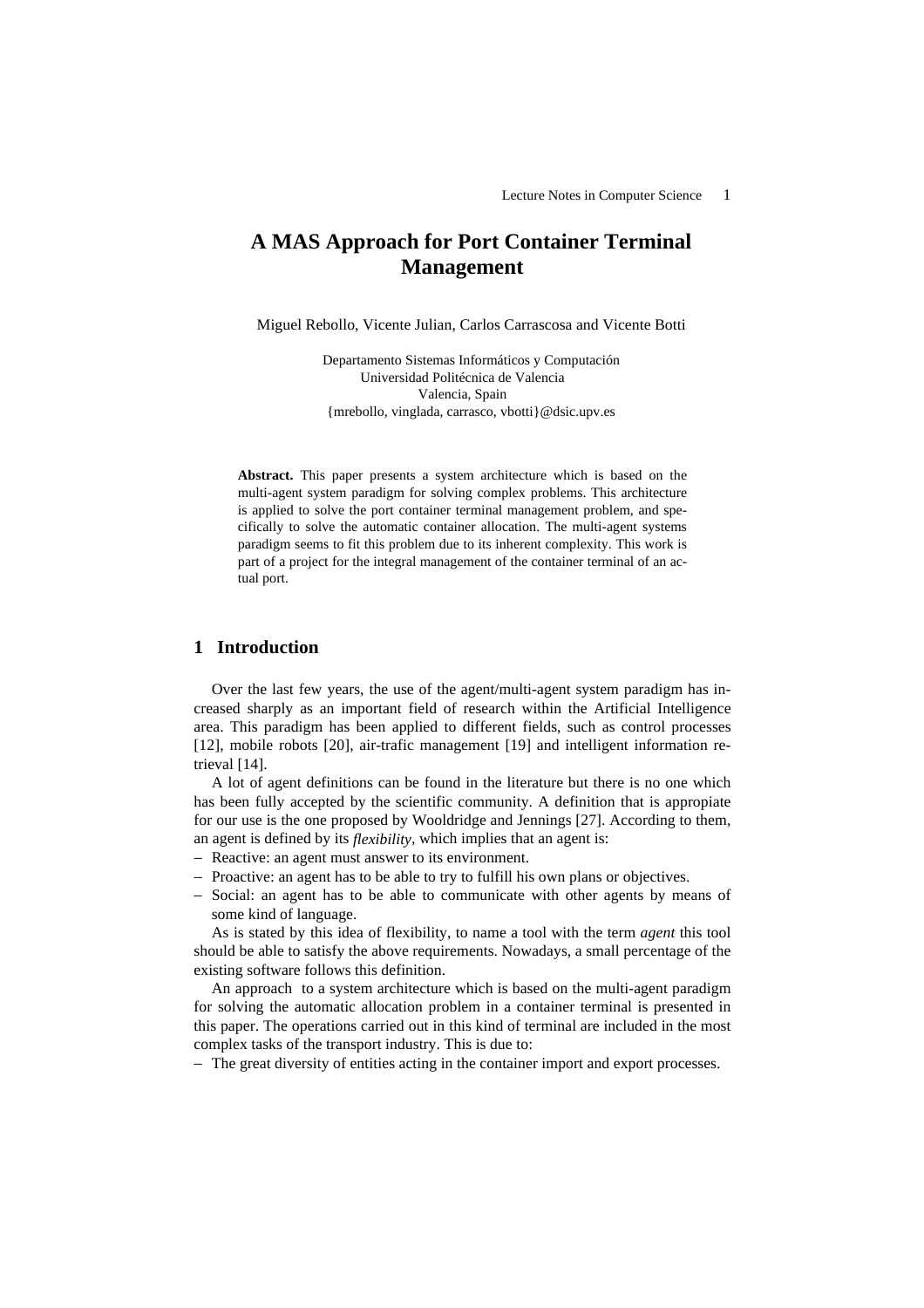- − Interaction with a dynamic environment.
- − The distributed nature of the problem which is formed by a set of independent systems, but whose individual decisions directly affect the performance of the others.

Because of these factors, it is very difficult to analyse and to develop a single application with all the necessary functionalities. This is the reason for dealing with each task independently without losing sight of the close relationship among the tasks.

The multi-agent system model seems to be an adequate framework for dealing with the design and development of an application which is flexible, adaptable to the environment, versatile and robust enough for the efficient management of a container terminal.

It is very important for the turn-around time of a cargo ship which is in port container terminals to be as short as possible. An average cargo liner spends 60% of its time in port and has a cost on the order of U.S. \$1000 for each hour it spends in port [23]. The whole container allocation process must be directed towards minimise the containership stowage time. This is the main objective of the optimisation of the global performance allocation process.

The rest of this paper is structured as follows. Section 2 presents a detailed problem description. Section 3 defines the multi-agent system architecture we propose. Finally, in section 4 the conclusions and future work are presented.

## **2 Problem description**

Container terminal management is a very complex system, then it may be that the only way it can reasonably be addressed is to develop a number of modular components that are specialized for solving a particular aspect of it [13].

The set of operations to be conducted in the terminal is very extensive, but the alternative approaches share some common systems [11]:

- **Marine Side Interface**. This system focuses on loading/unloading containers to/from ships. Normally two or three gantry cranes (GC) are used to move containers for each ship.
- − **Transfer System**. It transfers containers from/to the apron to/from the container storage yard. The method used in the terminal is to employ yard trucks (YT) to make the transports. Transtainers are used to pick up or to put down a container on the storage area of the yard (Figure 3).
- − **Container Storage System**. Its purpose is to allocate and to control the containers in the yard.
- − **Land Side Interface**. It focuses on handling the interactions with the land transportation modes.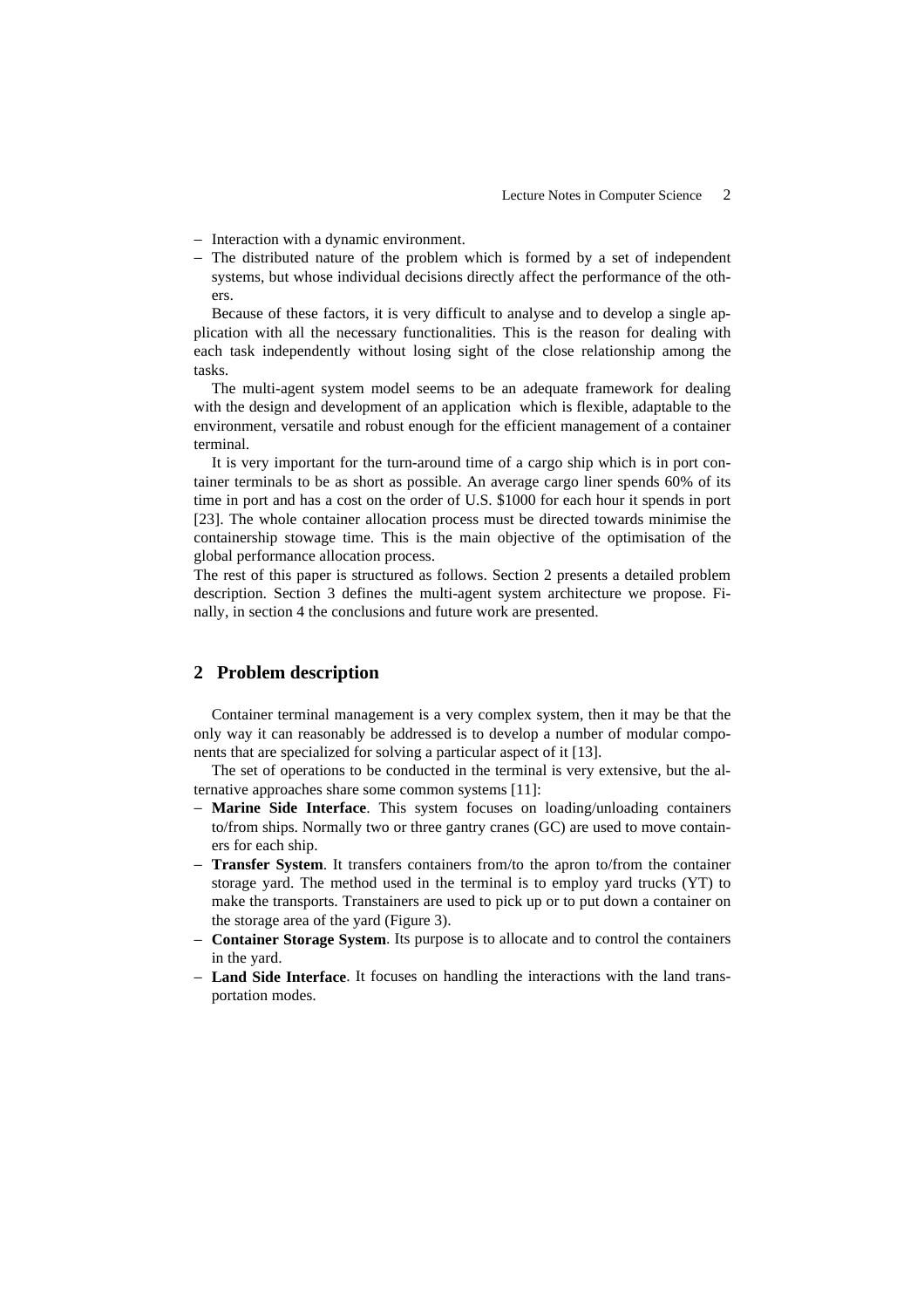### **2.1 Marine side interface**

Load planning is usually carried out as follows. Before the berthing of a vessel, a shipping company provides the work instruction, called *load profile* (Figure 1), where the slot in which each container must be placed is indicated. A load profile shows several clusters of cells, each one of which is assigned to a group of containers with the same length and that have the same destination port. A colour code is used to recognise the different groups of containers. The process of formulation of a load profile is detailed in [25].



#### **Fig. 1.** Ship bay map.

The *work scheduling* takes into account the load profile and the availability of GCs. It sets the secuence used to load the bays of the cargo ship, solving the possible interference among the GCs.

There are two studies about the crane scheduling problem in [23] and [6]. Both suggests that algorithms for assigning GCs must be methods that minimise the aggregate delay cost. A strategy of providing buffer spaces in the apron area is provided in [5], to increase the use of the GCs and to reduce the total container loading time. Different strategies are evaluated through simulation.

#### **2.2 Transfer system**

After the work schedule is determined, the load sequencing process begins. The actual assignment of containers to specific locations in a ship bay is performed and the load sequence is determined. The sequencing problem is a very complex one, thus it is broken down into two hierarchical problems: the routing problem for transtainers and the pickup sequencing problem.

In the **routing problem** for transtainers, the visiting sequence of each transtainer and the numbers of containers to be picked up at each visited yard bay is determined. In the process, the planner considers the work schedule for the GCs and the yard map, which shows the storage locations of the containers in the yard (Figure 2).

In the **pickup sequencing problem**, the loading for individual containers is determined for the convenience of the handling activities of transtainers and GCs, the stability of the vessel, the maximum staking weight and so on. The final result of the container sequencing problem is called the *load sequence list*.

The existing approaches to this problem attempt to resolve it using operations research techniques. [2] proposes a load planning method in which the main consideration is how to meet the best requirements for ship trim and stability and safety regula-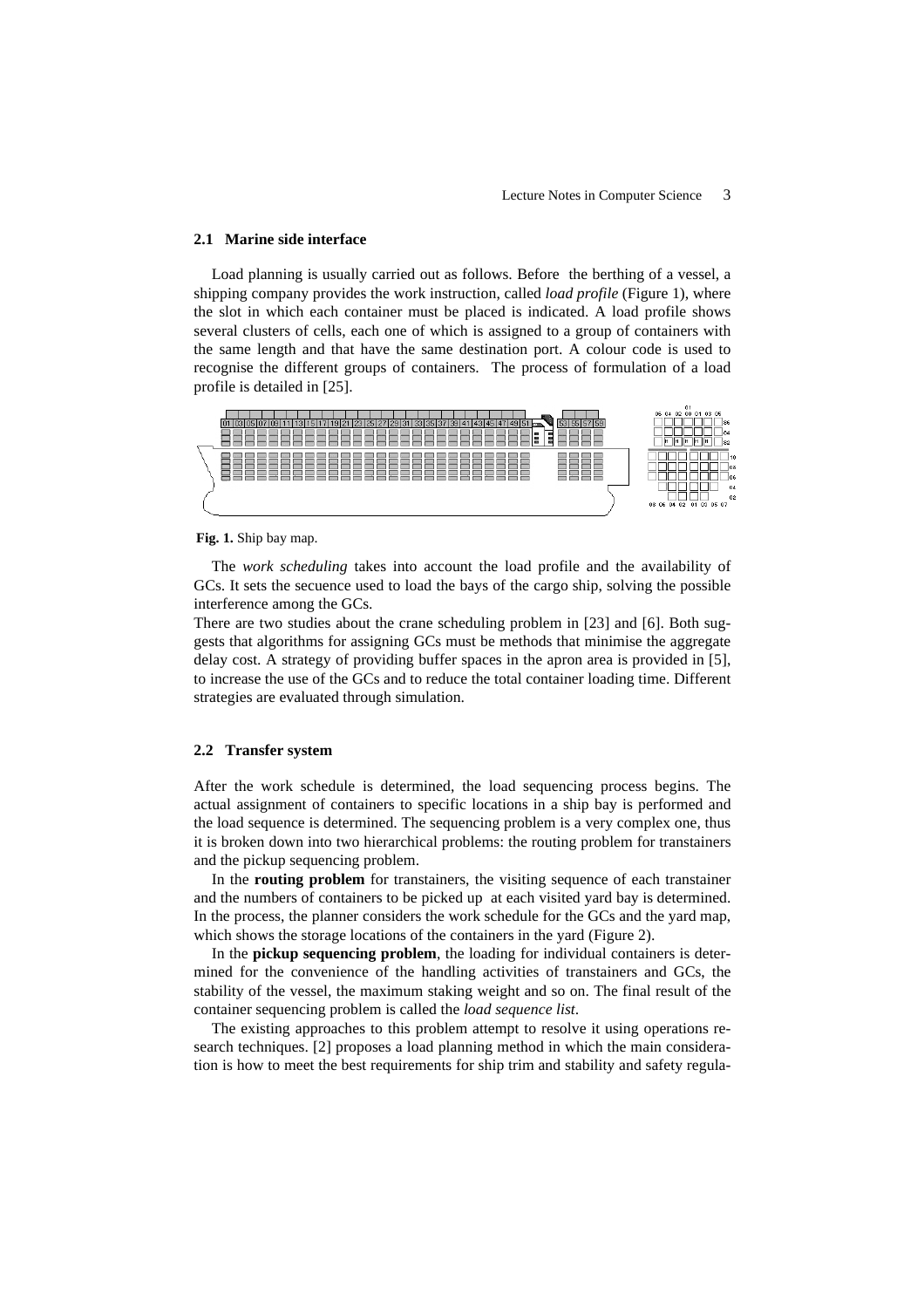tions governing hazardous cargo stowage. In [4], Cho develops a methodology for containership load planning. He formulates an integer programming model to assign an individual container to a cell in a bay of a ship. Due to the very large number of containers, the computational time may be an obstacle to applying this approach. In [9], Gifford describes a heuristic procedure for containership load planning in a transtainer-based container port.



**Fig. 2**. Yard map.

#### **2.3 Container storage system**

The allocation of containers on the yard is a problem that directly affects the previous two systems. A bad container distribution forces the transtainer to make more movements and the GCs to be inactive more time, which increases the loading time.

The way to reduce the useless transtainer movements is to increase the stacking density. Then, all the containers are allocated in close areas and the time dedicated to the movements is reduced.



**Fig. 3.** Transtainer.

Typically, the applications for the management of container terminals divide the work into two tasks [3]: the yard configuration and the automatic container allocation.

The **yard configuration** problem deals with the assignment of the stacks to one shipping company making a specified route. This is called a *Service* in the container terminal. All the containers which have to be unloaded to one of the ports of this route must be allocated to the same area in order to improve the load/unload time. The containers are also organised by taking into account the vessel, onto which they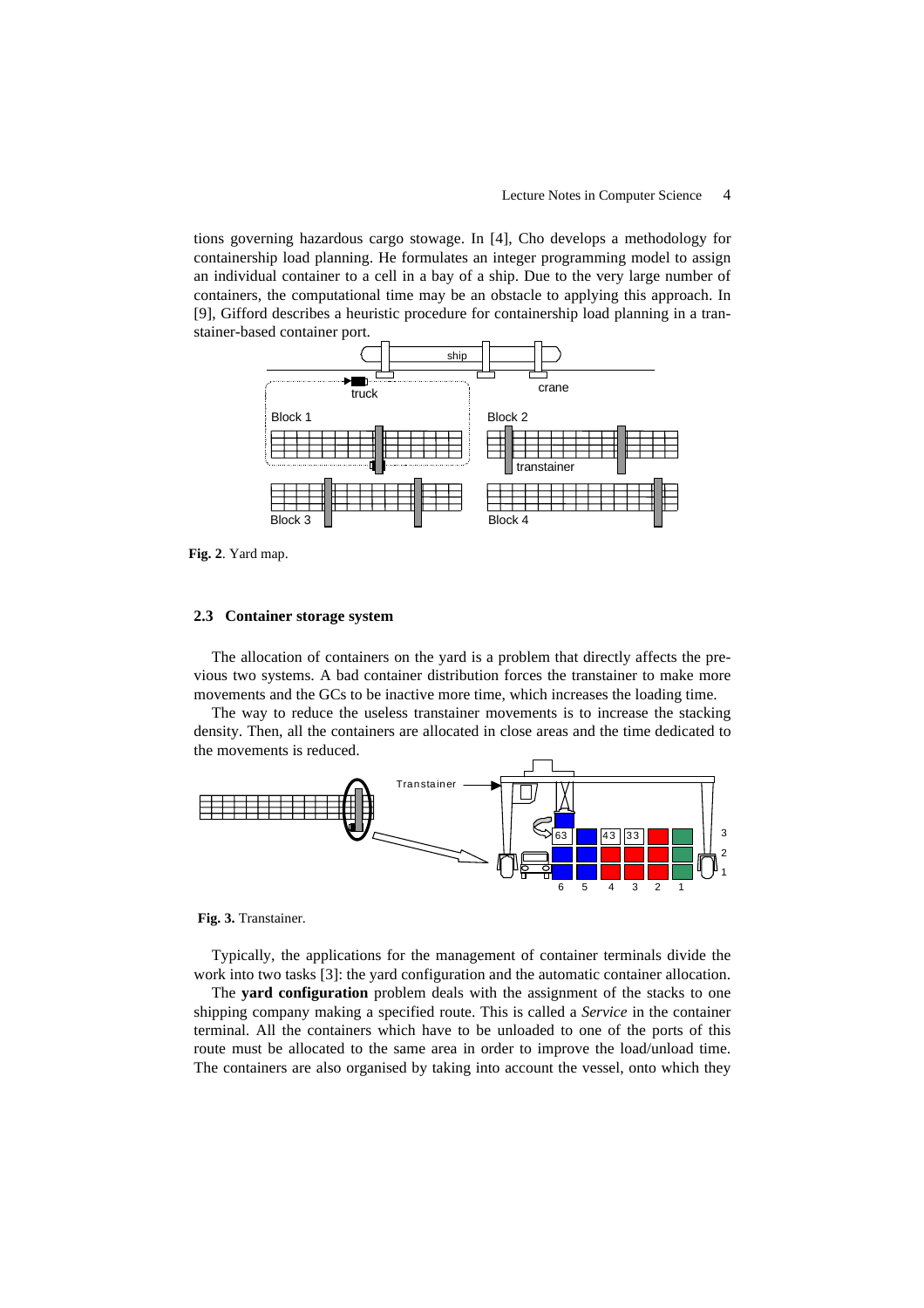have to be loaded. Some additional conditions can be taken into account, such as the destination port or the total number of containers that will be unloaded to the same port.

The container allocation problem focuses on assigning a free allocation on the yard for the container to be stored until it is loaded into a ship (or, if it comes from a vessel, until a truck takes it away from the terminal). When a container arrives to the terminal, the system decides which allocation is the most appropiate depending on the assigned cargo ship, its destination port, its dimensions, its weight and, if it is available, the allocation into the bay of the ship.

#### **2.4 Land side interface**

The goal of this system is to control the access to the terminal of the trucks, which carry or take away the containers.

The information is introduced into the system using EDI messages. The shipbroker can send the container data through Internet to the terminal. When the container arrives, their data and the EDI message are compared to check their accuracy.

Another task is the control of the terminal access gates, identifying both the truck and the container using artificial vision techniques. In this way, an unattended gateway system, which speeds up the truck admission, is achieved and global productivity of the terminal is increased.

## **3 System architecture**

To design the system architecture, the system has been divided according to its main tasks. Therefore, a different kind of agent for each one of the main tasks to be done has been modelled. These agents are mainly characterised by their independence from the rest of the system elements. They are able to coordinate and to communicate some decisions to the rest of the system. The communication between agents is done by means of asynchronous messages, which are based upon the FIPA-ACL standard [7], using radio frequency (RF).

This design, which is designed according to the agent paradigm, allows us to divide the problem into subproblems. Each subproblem can be solved by a specific agent. In this way, the design is simplified and a highly robust development is allowed. In this case, each agent can be considered as a autonomous reasoner [26].

Five agent classes can be found in this system, as can be observed in Figure 4:

- − The Ship agents: they control the ships load and unload sequence scheduling process
- − The Stevedore agents: they manage the loading and unloading of all the ships docking in the port.
- − The Service agents: they distribute the containers in the port terminal.
- − The Transtainer agents: they optimise the use of these machines.
- − The Gate agents: they interact with the land transport (I/O of containers by land).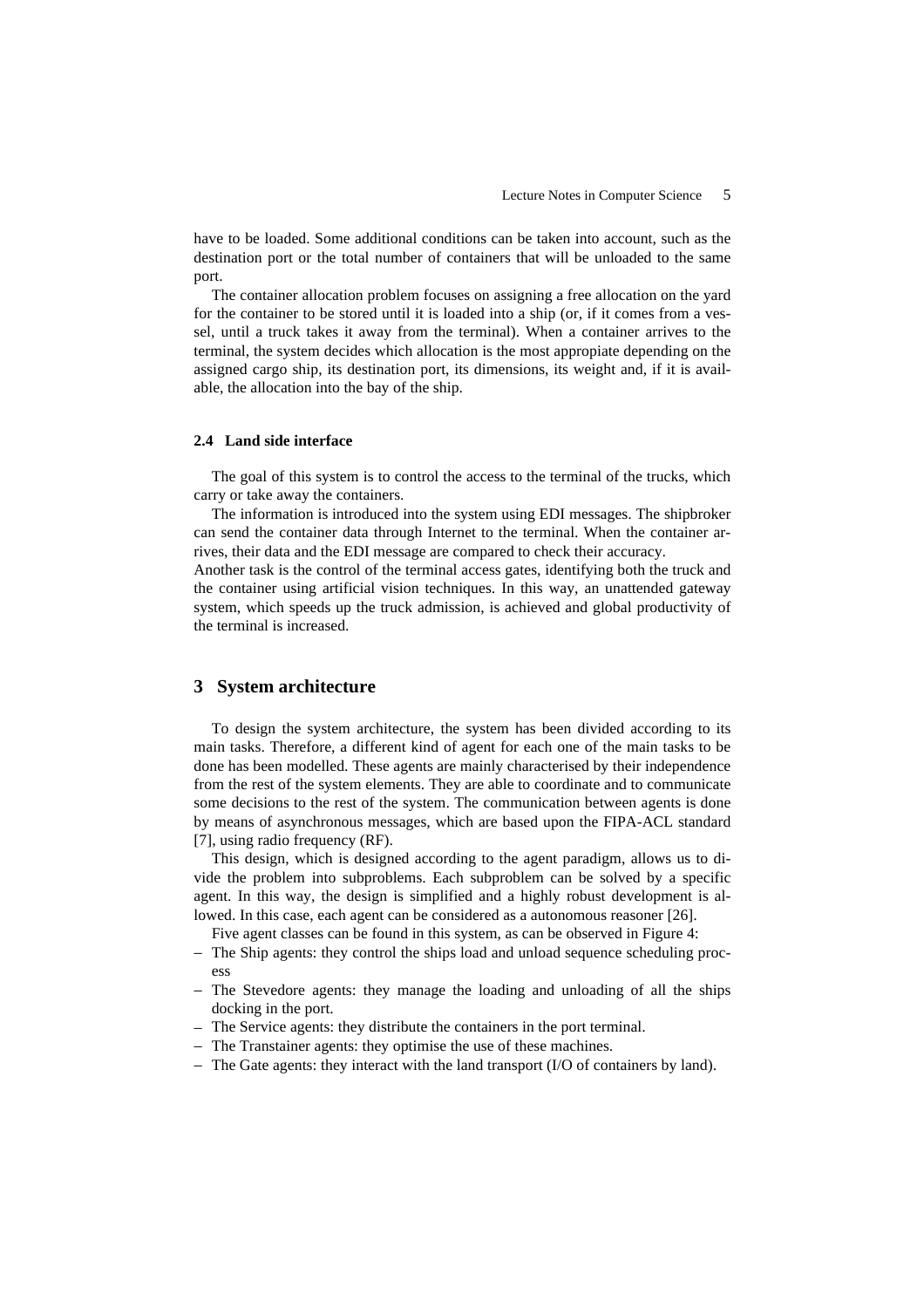

Lecture Notes in Computer Science 6

#### **Fig. 4.** System Architecture.

The main features of the agents presented in this architecture are specified in the following sections.

#### **3.1 Agent Description**

### **Ship Agent**

An agent will be created for each ship docking in the port to dynamically manage its load/unload. Therefore, in response to the arrival of a ship (Ship agent creation event) the system will create a new Ship agent instance for this ship and its load profile. Its goals are: to minimize the gantry crane idle time, to maximize its utilization, to minimize the ships load/unload time, and to minimize the derived costs from the stowage process. This work is closely related to the Stevedore agents involved, which the Ship agent will have to co-ordinate with.

Each Ship agent faces a scheduling problem. In this problem, a set of resources (the cranes) must be assigned to the different operations (container load/unload) establishing a resource use time (container load/unload time). The resolution method for this problem will be considered as a constraint satisfaction problem (CSP) [1][8] [17][24].

This agent must have the following information: the number of assigned gantry cranes to the ship, the ship load profile, the ship characteristics, the number of containers to load/unload, the name of the port where the containers must be unloaded, the type, the length and the height of each container, and finally, the operation time of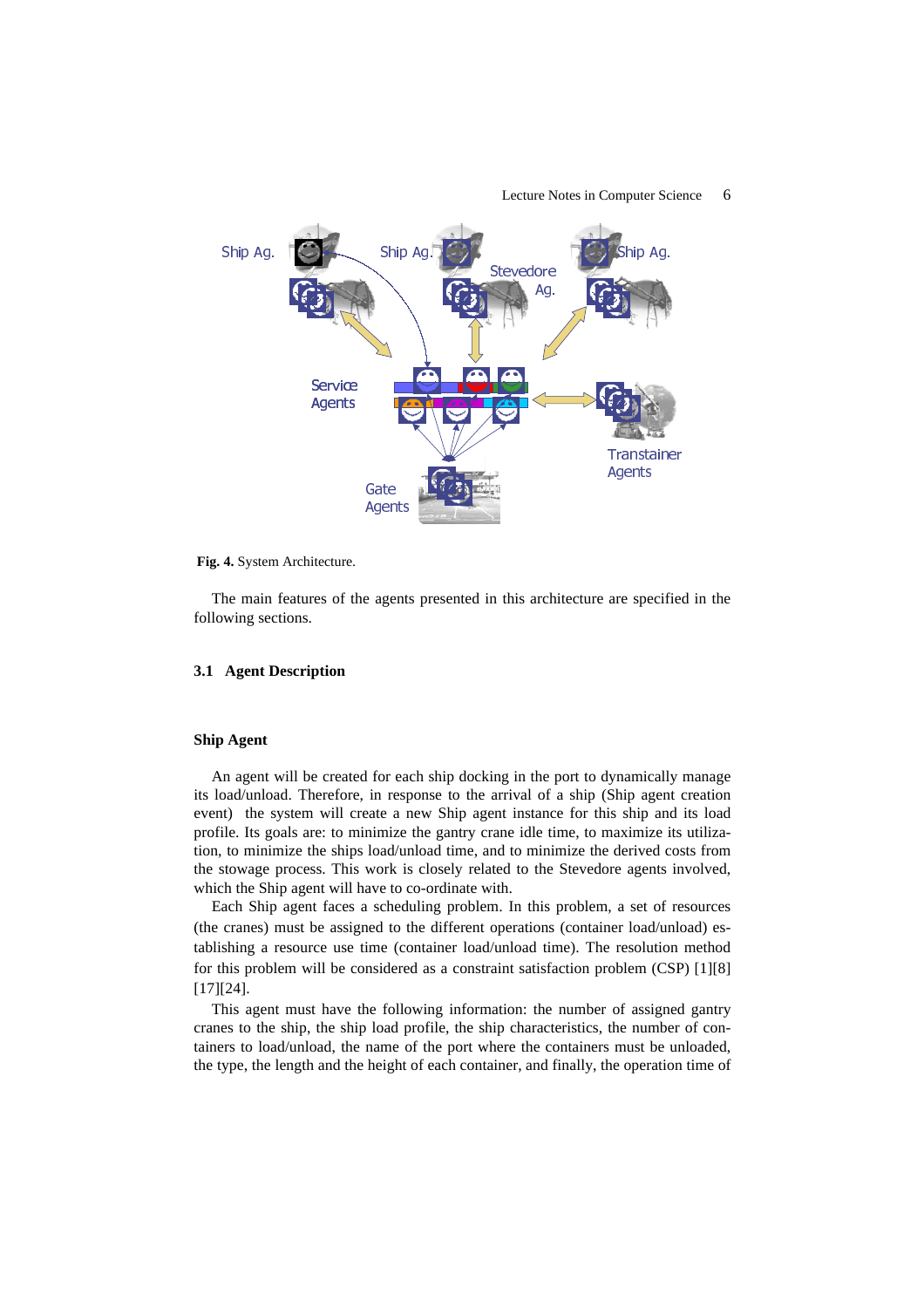the gantry cranes.

The different Ship agents which are active at any given moment must co-ordinate with each other as a whole to minimise the possible blockages between the assigned cranes. The goal of this minimisation is to maximise the active time of all the cranes and to reduce the load/unload time of each ship.

### **Stevedore Agent**

Each one of the gantry cranes of the terminal (I/O of containers by sea) is controlled by a Stevedore agent. When a gantry crane is active loading or unloading containers from an specific ship, the Stevedore agent will try to obtain the most appropiate scheduling to manage the container stowage in the ships load/unload sequences. At this point, the agent will use informed search techniques like heuristic search algorithms  $(A^*, IDA^*, RBFS)$  [10] [15] [16], that allow for the reduction of the problem solution space. Moreover, the restrictions that limit the Stevedore agent due to the necessity of adjusting to the gantry crane load/unload scheduling , makes it possible to apply hard prunings and to achieve a fast convergence to the optimal solution of the search process. The agent will have to know the following information in order to perform its task: the gantry crane load/unload sequence, the yard trucks assigned to this crane and the positions of the different containers in the terminal (known by means of the service agents involved).

To develop these goals, the agent is co-ordinated with the rest of the active Ship agents and the suitable Service agents. Therefore, the agent will try, in a co-ordinated way, to minimise the empty movements of the employed machinery and the number of the necessary machines in the internal transfer.

#### **Service Agent**

The Terminal has been divided according to the different services. Each service has assigned some specific stacking ranges. The main goal of this kind of agent is to determine the appropriate allocation for the arriving containers in the Terminal from a specific service (allocation problem) and the suitable configuration of the portion of the yard the agent controls.

For the development of its allocation function, the agent must focus the search process towards an approximate solution, which can be progressively refined (by applying something similar to an IDA\* algorithm) [22]. The agent tries to obtain short response times for the container allocation and satisfactory responses, which are near the optimal values. To do this, the agent must know the yard map of its assigned portion, the container characteristics (type, length, weight, destination port, ship, …) and the stacking factor. Also, the agent has to coordinate with the other service agents in order to resolve any conflicts; for instance, their assigned stacks are full and the container must be allocated to another place.

To solve the configuration problem, the goal of the service agents is to maximise the stacking density in its yard portion. To reach this goal, the agent uses non-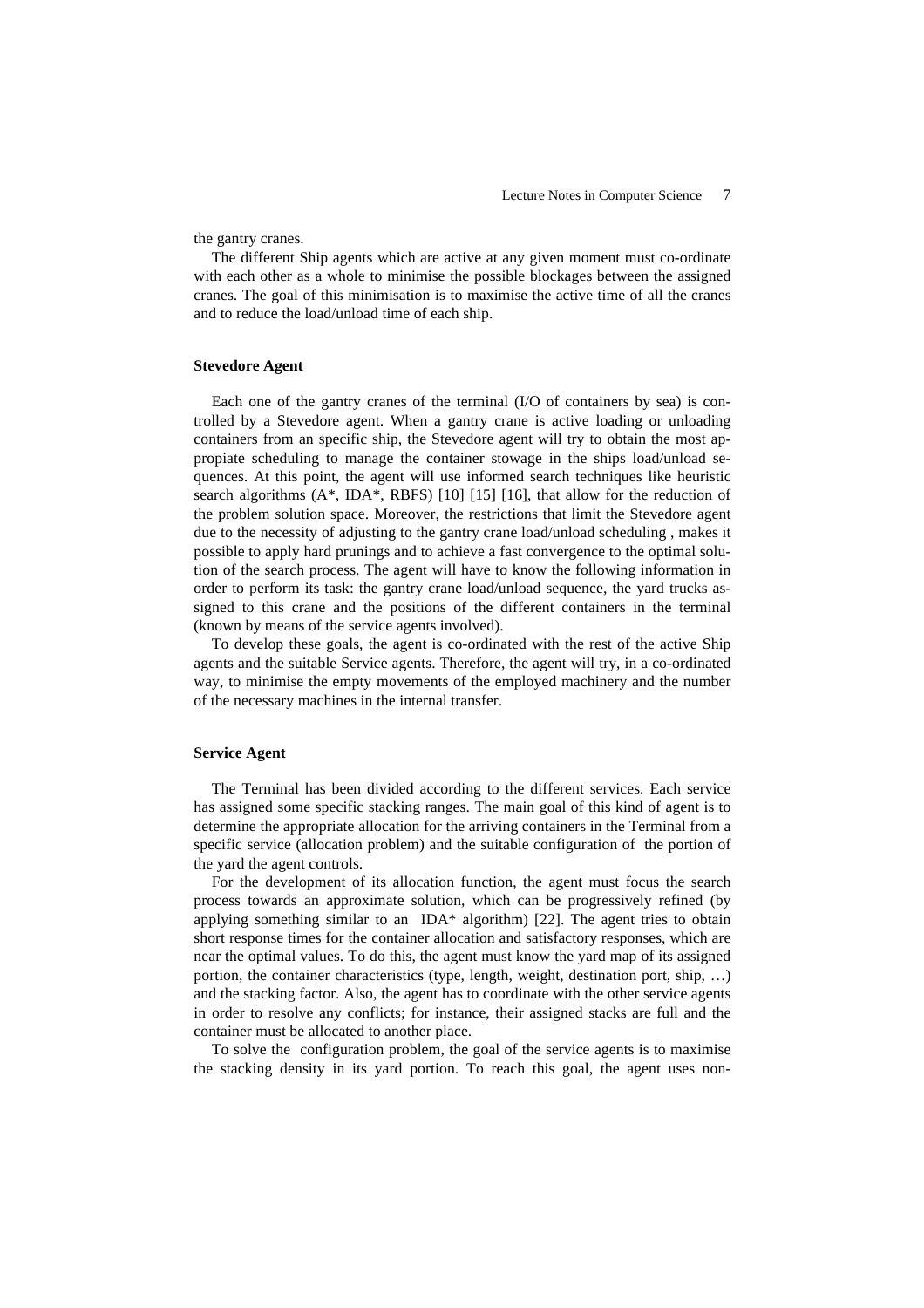supervised learning techniques [18], which allow it to automatically adjust the yard distribution goodness through the system obtained results as its utilization time increases. The service agent launches this process automatically, when the agent considers it to be necessary (pro-activity), based on criteria such as, time, stack allocation conflicts —slots without use or cargo ships that run out of reserved areas—, low staking density, and so on.

#### **Transtainer Agent**

Each system transtainer is modelled as an autonomous agent whose goal is to efficiently perform the stacking operations of the containers in the yard.

The transtainer agent has to minimize its empty movements. To do this, it must obtain the most accurate sequence for the container movement to/from its correct position in the yard. Each one of these agents is waiting for stacking requests from the different service agents, who facilitate the transtainer agent with:

- − The containers to be moved from the stack and where they are located: this is done for vessel or external truck loading.
- − The containers to be moved to the stack and where they must be placed: this is done for vessel or external truck unloading.

## **Gate Agent**

Each one of the terminal gates, that is, the containers input and output by land, is controlled by a *Gate* Agent. To do this, the agent will have to manage the terminal gate assigned, informing the corresponding service agent when necessary. It will have to inform the corresponding service agent of the new containers' arrival (to store them) and of the trucks' arrival (to retire containers from the yard).

When a container arrives to the terminal, it will have to check the correctness of its data. If the data is correct, it will ask for a container location form the appropiate service agent, according to the service the container is assigned to. After the location is known, it is communicated to the truck in order to assign it to the appropiate stack. On the other hand, if the container leaves the terminal, the process is similar to the above.

#### **3.2 Agent Communication**

The message interchange between all the agents forming the system is based on the FIPA-ACL standard [7]. Only the protocols needed for the terminal management are implemented, depending on the type of the message.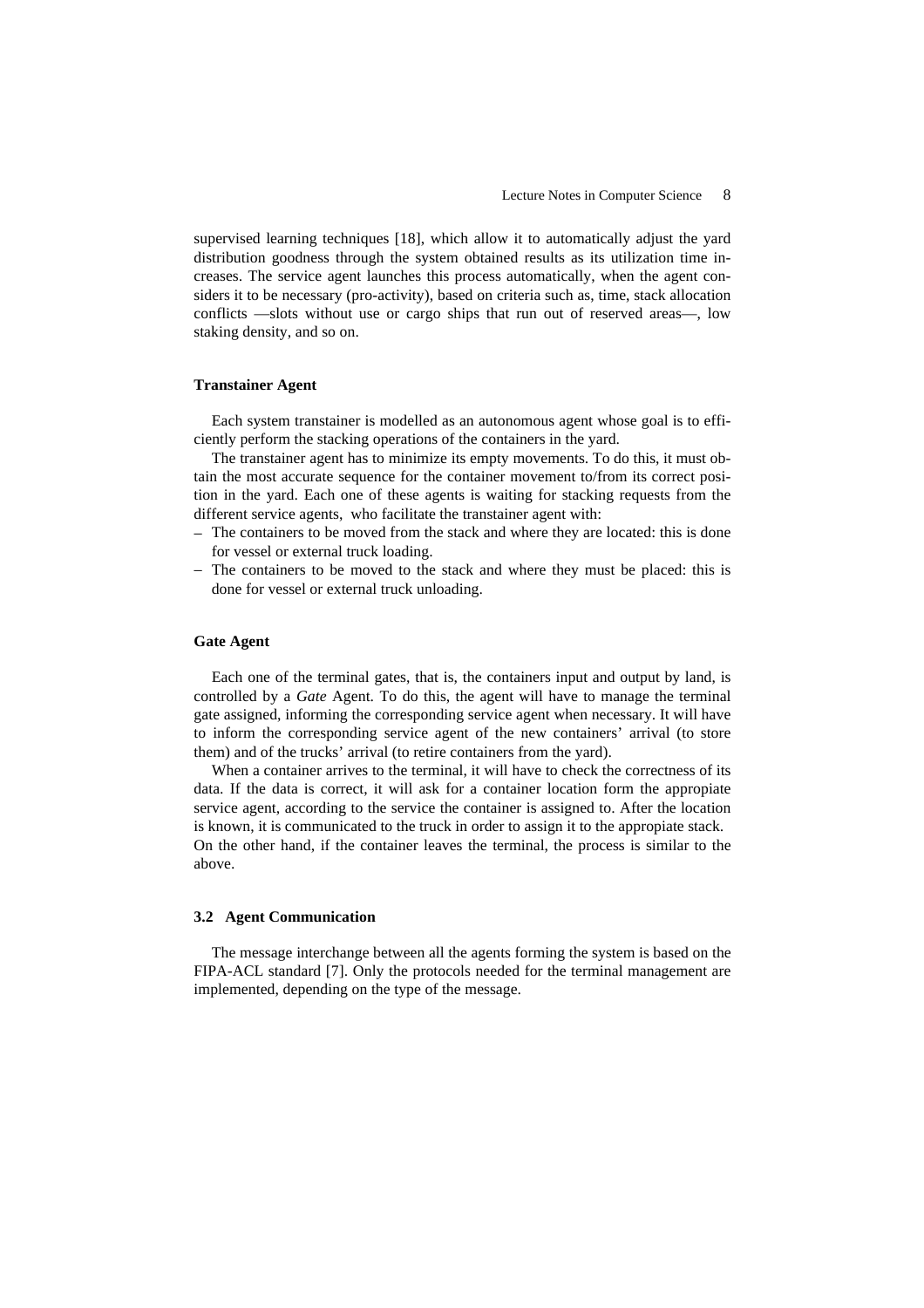#### **FIPA-query**

This protocol is used to recover information about the current terminal state asking for it from the agent in charge of maintaining it. Its main use is to show the human system users the current terminal state through the ad-hoc designed interfaces. The message must allow the specification of the language used for the query (EDI, SQL, own language, …).

## **FIPA-request**

This protocol is used to ask an agent for the execution of a specific action. For instance, to ask a service agent for a proper allocation for a container that is entering the terminal through a gate.

```
(request 
:sender gate1 
:receiver service3 
:content "...." 
:reply-with cont_8714442_ub 
:language ASCII 
:protocol FIPA-request )
```
#### **FIPA-request-when**

This protocol provides terminal information when a condition is satisfied (or an event is triggered). The most common uses are to notify the load profile when a cargo ship arrives or the arrival of a transtainer to a specified stack (before the beginning of the stacking operation).

#### **FIPA-contract-net**

One of the most important tasks is the coordination and the negotiation between the agents. Each one is in charge of one independent part of the terminal (a ship, a stack range, a transtainer, …). The global terminal performance depends on their working optimally. The protocol's main uses are:

- − To negotiate which transtainer is in charge of manipulating the container.
- − To ask another service agent for an available stack in its assigned stacks range for containers of a full service.

This protocol (Figure 5) allows for the efficient distribution of the decisions taking place in the terminal, avoiding the need for a coordination module that must follow any kind of incident closely.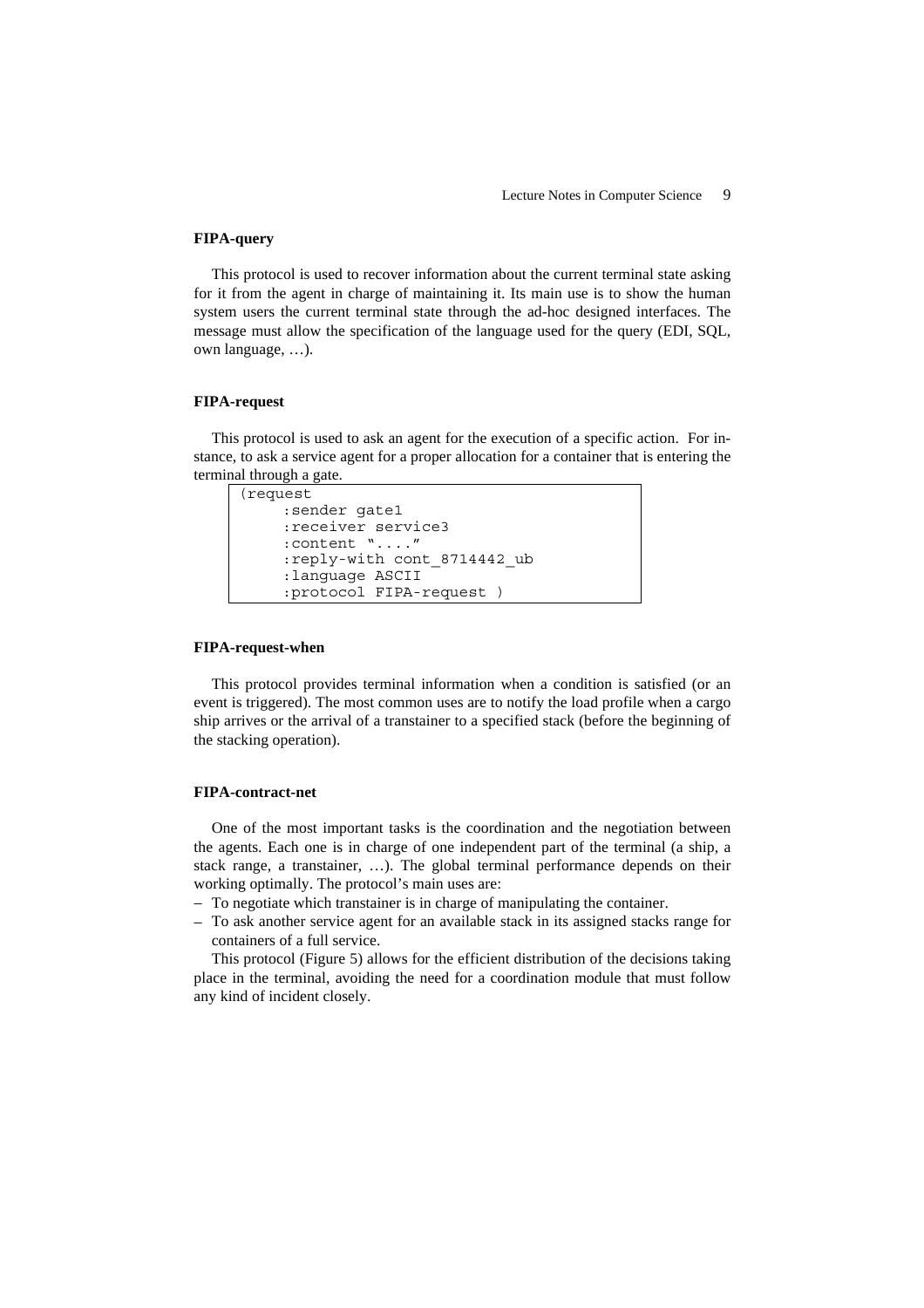

**Fig. 5**. FIPA-contract-net protocol [21].

## **Implementation**

A first prototype of this system is currently being developed. Some of the agents presented here are already created. The interaction at both an internal level (between the forming different agents) as well as at an external level (with the system users) is shown in Figure 6.



The directives of FIPA standard have been used as much as possible to carry out the implementation of this prototype. A set of auxiliary agents has appeared throughout the implementation process:

− A wrapper agent: provides access to the database, along with communication with external software.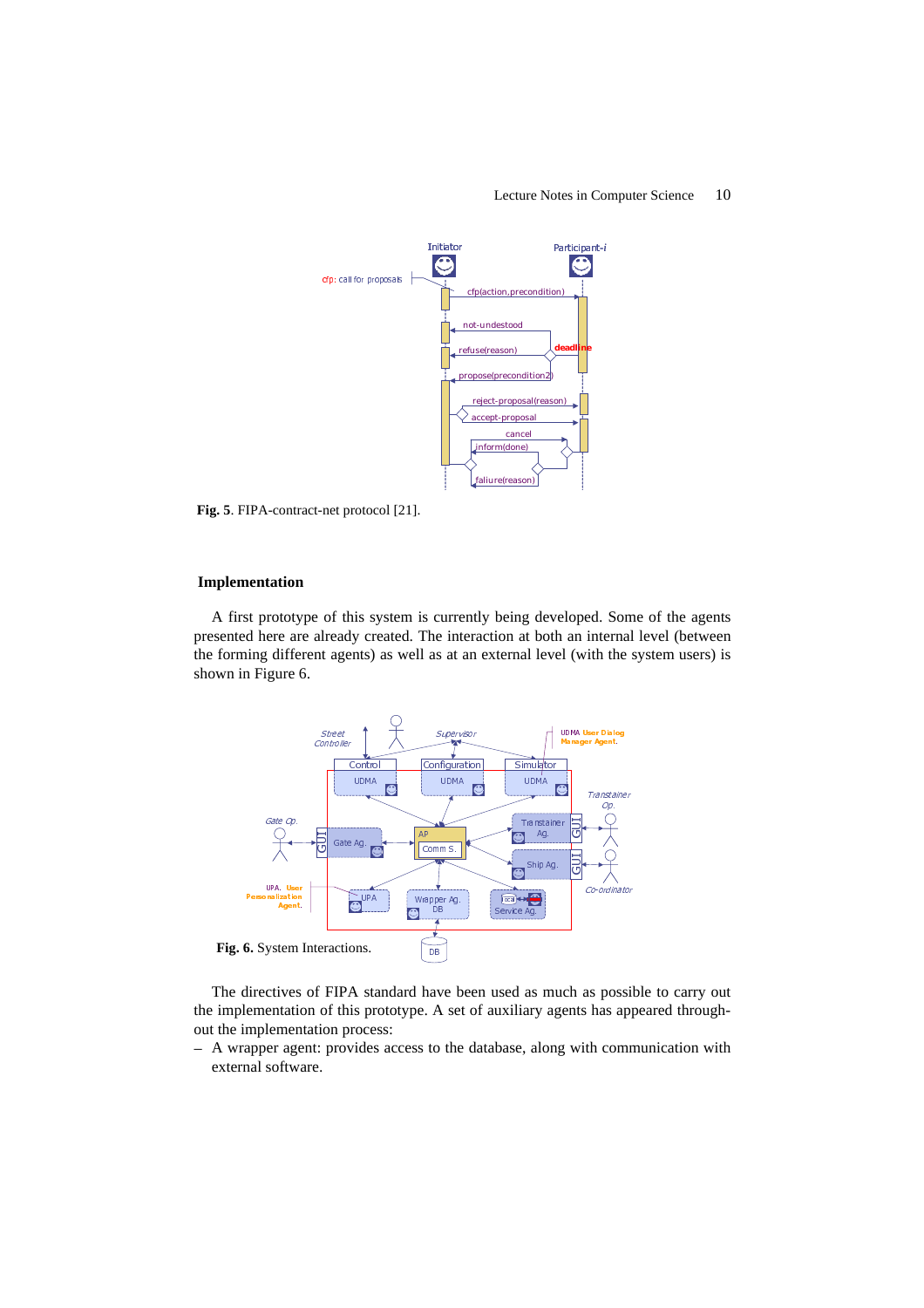- − The UDMA (User Dialog Management Agent): interface agent with human users.
- − The UPA (User Personalization Agent): manages the explicit profiles and preferences of the registered human users.

There is an agent platform (AP) to support the entire architecture. It provides the following services: yellow pages, white pages, a communication channel and an agent platform security manager.

## **4 Conclusions**

In this paper, a multi-agent system architecture for the automatic allocation problem in a port container terminal has been presented. Apart from the benefits obtained from a multi-agent approach, the independence which is obtained in all of the presented subsystems must be pointed out. This architecture provides a maintenance of the necessary co-operation in order to minimise the time the ships are in the container terminal.

A preliminary version of the system is currently being implemented, which models the container terminal function of a real port. This prototype will soon be integrated with a yard simulator that is being developed at the same time. The main goal of this project is to implement the system as the integral management of a container terminal in the port which is associated with this project.

## **5 Acknowledgements**

This research is partly supported by FEDER-CICYT research project 1FD97-2158- C04-01. The authors are grateful to Marítima S.L., who have made significant contributions to the project.

## **References**

- 1. Baptiste, P.; Le Pape, C. Nuijten, W.; "Incorporating Efficient Operations Research Algorithms in Constraint-Based Scheduling", First International Workshop on Artificial Intelligence and Operations Research, Timberline Lodge, Oregon, (1995).
- 2. Beliech, D.E.; "A Proposed Method for Efficient Preload Planning for Containerized Cargo Ships", Master's thesis, Naval Postgraduate School, Monterey, California, (1974).
- 3. "Recent developments in information technology for container terminal", Cargo Systems, 1999.
- 4. Cho, D.W.; "Development of a Methodology for Containership Load Planning", Ph. D. Dissertation, Oregon State Univ., (1982).
- 5. Chung, Y.G.; Randhawa, S.U.; McDowell, E.D.; "A Simulation Analisys for a Transtainer-based Container Handling Faciliyty", Comp. Indust. Eng., Vol. 2, 14:113-125, (1988).